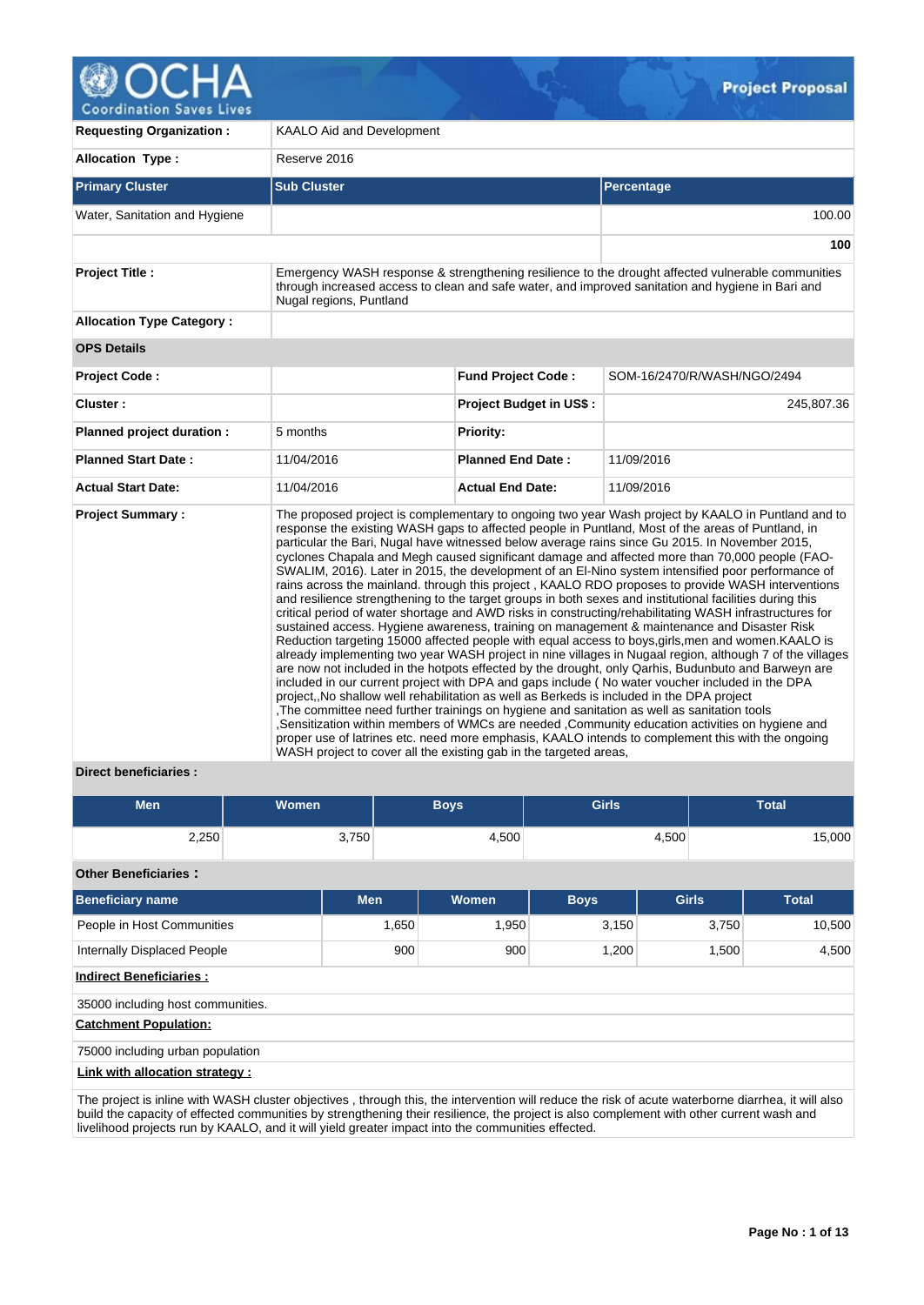# **Sub-Grants to Implementing Partners :**

| <b>Partner Name</b>                                        |               | <b>Partner Type</b>     |  | <b>Budget in US\$</b> |  |  |  |
|------------------------------------------------------------|---------------|-------------------------|--|-----------------------|--|--|--|
|                                                            |               |                         |  |                       |  |  |  |
|                                                            |               |                         |  |                       |  |  |  |
| Other funding secured for the same project (to date):      |               |                         |  |                       |  |  |  |
| <b>Other Funding Source</b><br><b>Other Funding Amount</b> |               |                         |  |                       |  |  |  |
|                                                            |               |                         |  |                       |  |  |  |
| <b>Organization focal point:</b>                           |               |                         |  |                       |  |  |  |
| <b>Name</b>                                                | <b>Title</b>  | <b>Email</b>            |  | Phone                 |  |  |  |
| Omar Sh. Hamid mohamed                                     | +252907153001 | omarshiikh001@gmail.com |  | +252907153001         |  |  |  |
| <b>BACKGROUND</b>                                          |               |                         |  |                       |  |  |  |

## **1. Humanitarian context analysis**

According to UNOCHA (2015), an estimated 511,000 persons are in need of immediate, life-saving assistance in Bari, Nugal and Sanag regions. Specifically for Deyr 2015, Puntland has experienced low rains across large areas of Bari, Nugal, Sanag and Sool regions (FAO-FSNAU, 2015).

On 11 January 2016, the Humanitarian Affairs and Disaster Management Agency (HADMA) issued a declaration of drought across 65 per cent of Puntland. The main areas of concern were identified as Bari, Nugal, parts of Sanag, and parts of Sool regions. Noted effects of the drought include severe water shortages for water for human consumption, loss and declining prices of livestock, and greater concentration of livestock in Hawd livelihood zone (where normal rain performance was witnessed).

Garowe, Dongronyo in Nugaal region and Banderbeyla district in Bari region particularly rural villages (Caris, dhudhub, Kulule, Qarxis, and Goronyo hogod, and budubuto) are among the worst affected rural/village areas in Beyla and Dongonyo districts, these rural communities are experiencing worst drought conditions. The drought and poor rains have contributed to severe water shortages, poor livestock performance, reduced access to milk, increasing malnutrition, surging food prices and water , in the above mentioned several rural villages. Severe shortage of water, poor access to safe water, poor hygiene and sanitation practices are wide spread among the rural villages of Bari and Nugal regions. this represent UN's estimated 511,000 persons who in need of immediate, life-saving assistance in the most effected three region of puntland(Bari,Nugaal,and Sanaag).

Loss of conventional water sources such as birkads, wells, dams and streams was noted. KAALO's focus group discussion revealed that this has led to significant problems in meeting minimum drinking requirements for households. At the same time, as large numbers of households compete for depleting water sources, consumption of poor quality water has reportedly resulted in spread of diseases such as diarrhoea, and gastric and renal disorders.

#### **2. Needs assessment**

According to the Deyr 2015 estimates from FSNAU, 11% of the population of Bari region is in crisis or emergency (IPC 3 or 4). The corresponding figure for Sanag is 10%. It is estimated that a significant share of the population across all three regions are stressed (IPC 2), who can slip into more extreme levels of food insecurity due to the drought. Worryingly, the latest projections from FEWSNET (2016) indicate that the regions represent one of the most food insecure hotspot in Somalia, with large areas of Bari and Sanag under crisis conditions An estimated 130,000 internally displaced persons (IDPs) are currently residing in Puntland, with large concentrations on the periphery of urban areas of Bosaso, Garowe and Gaalkacyo. Most IDPs were uprooted from their original settlements due to conflict and previous droughts resulting in a complete loss of livelihoods. As discussed subsequently, these populations are known to face high levels of deprivation and vulnerability to external shocks. In addition, nomadic populations face significant challenges in terms of access to basic services. They are also particularly sensitive to the effects of abnormal rain performance due to reliance on livestock for income and food security.

KAALO organized focus group, giving consideration to men, women and children during the assessment, to know the gaps that exist, and particularly KAALO gave more consideration to women/girls as the burden of WASH services fall on them. In the assessment KAALO found that: (1) the existing water points are dry and unprotected; (2) 65% of the communities in rural areas practice open defecation; (3) the level of knowledge and attitude of the targeted communities and their hygiene and sanitation practices is very low; (4) 42% of the children U5 die due to malnutrition while 36% die due to AWD and other water borne diseases; (5) poor access to safe water and lack of adequate sanitation facilities coupled with poor hygiene practices are major threats for the survival and development of the women, children and elderly.

Giving consideration from the outcome of the assessment and consulting with the community stakeholders, men, women and children equally, in choosing the location and design of the WASH facilities to ensure that gender considerations are included in every aspect and at every stage of the intervention, KAALO identified to carry out the following interventions in the two regions: 1) Access to safe water through water voucher , 2) Rehabilitation of two berkeds, 3) Rehabilitation of shallow wells 4) Awareness campaign on improving hygiene promotion and sanitation of the target locations by participating men, women and children,

# **3. Description Of Beneficiaries**

People in Humanitarian Emergency (HE) affected by drought , Pastralolist and IDPs, and particularly vulnerable villages communities, these beneficiaries are in Qarxis, Baarweyn, and Garowe villages under Eyl, Dongoronyo and Garowe districts in Nugaal region, they are also in Kulule, Carris, and Banderbeyla under Banderbeyla village in Bari Region.,

#### **4. Grant Request Justification**

The proposed project will cover the need of WASH for drought affected people including IDPs and host community and will improve their capacity and resilience to response future crisis by building the capacity of the community on DRR and rehabilitating WASH infrastructure and facilities in the worst effaced areas as indicated above. it will reduce risks of being vulnerable to communicable disease such as water borne diseases, hence Reduced number of people in need of critical life-saving humanitarian assistance. the project will address all outlined justifications through efficient and effective delivery of timely, well targeted support and services needed and in line with people's needs and cluster's objectives .

# **5. Complementarity**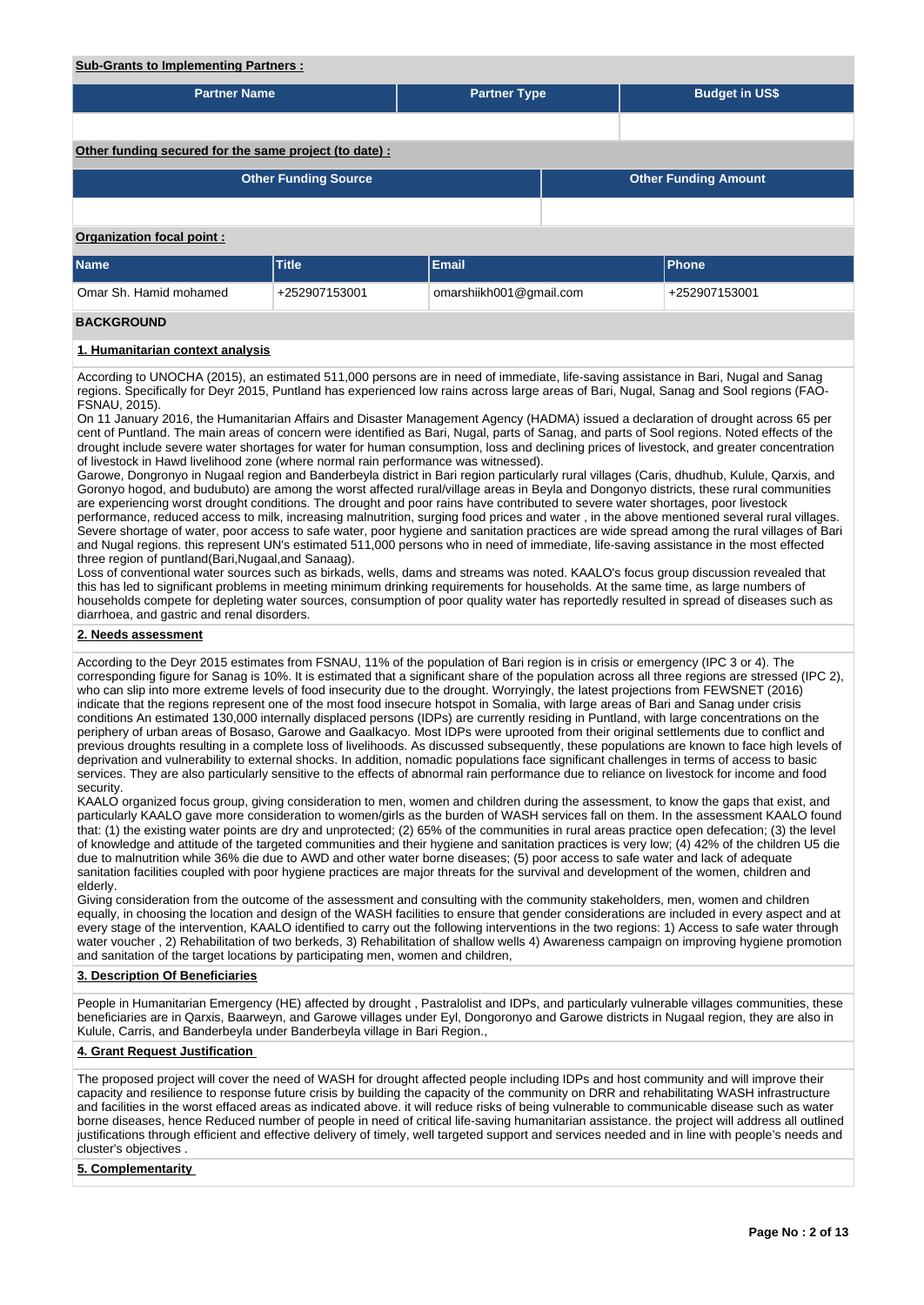KAALO implemented WASH project titled (Strengthening WASH structures and dialogue in nine villages in Puntland, Somalia)targeting nine villages in Nugaal, three of those nine e villages has been added to the project last year (Qarxis, Barweyn and Budubto). having Huge Wash gabs and services compared to the other six villages of which we have been working in the last three years, in addition to that they are most and worst drought effaced areas in Nugaal region, the previous project was mainly was mainly moreover capacity building , there is a big gab mainly rehabilitation of water infrastructures such Berkeds and shallow wells, , there is also a gab in the water voucher activities and highly needed in which the previous project did not cover., additional training on hygiene and, maintenance and skills training as well as awareness within members of WMCs (water management committee) are in need in order to complement the gabs left by the DPA-KAALO project.

Hence, the ongoing Wash project plus the fish for development(livelihoods project) project will bridge the gab hence will provide comprehensive response to effected communities ,

## **LOGICAL FRAMEWORK**

#### **Overall project objective**

To improve the quality of life to the drought effected vulnerable communities through improved WASH services with equal access to men, women and children in Nugal and Bari Regions

| <b>Water, Sanitation and Hygiene</b>                                                 |                                                 |                                 |  |  |  |  |  |
|--------------------------------------------------------------------------------------|-------------------------------------------------|---------------------------------|--|--|--|--|--|
| <b>Cluster objectives</b>                                                            | <b>Strategic Response Plan (SRP) objectives</b> | <b>Percentage of activities</b> |  |  |  |  |  |
| Provide access to safe water, sanitation and<br>hygiene for people in emergency need | Somalia HRP 2016                                | 100                             |  |  |  |  |  |

**Contribution to Cluster/Sector Objectives :** The project will contribute cluster/sector objective by responding to immediate WASH need to target population and mitigation risk of AWD/cholera as well as increased access to safe drinking water.

#### **Outcome 1**

15,000 (2,250 men, 3,750 women, 4,500 boys and 4,500 girls) among drought affected men, women, girls and boys have equal, temporary, increased and sustained access to safe/clean water, received key hygiene and sanitation promotion messages for behavior change.

#### **Output 1.1**

# **Description**

Improved access to temporary safe water to affected men, women and children through water voucher in our targeted locations of Nugal and Bari Regions

#### **Assumptions & Risks**

Assumptions and risks includes (delayed fund release)

#### **Activities**

#### **Activity 1.1.1**

### **Standard Activity : Work for Water Voucher**

Partnership with potential water vendors in rural villages in Garowe and Bosaso districts to provide water to the 7,500 (1,125 men, 1,875 women, 2,250 boys and 2,2500 girls) targeted beneficiaries through water voucher system and conduct distribution of vouchers to most vulnerable male and female in the targeted villages which they can redeem for water at the specified water vendors. Each voucher can be used to redeem specified quantity of safe water of 7.5 liters per person per day for a period of 30 days.

#### **Indicators**

|                 |                                  |                                                         |            | <b>End cycle beneficiaries</b> |  | End<br>cycle  |
|-----------------|----------------------------------|---------------------------------------------------------|------------|--------------------------------|--|---------------|
| Code            | <b>Cluster</b>                   | <b>Indicator</b>                                        | <b>Men</b> | Women Boys Girls               |  | <b>Target</b> |
| Indicator 1.1.1 | Water, Sanitation and<br>Hygiene | Number of people with temporary access to safe<br>water |            |                                |  | 7.500         |

**Means of Verification :** Photos (during the distribution of vouchers and distribution of water), contacts of the beneficiaries, monitoring and evaluation reports

**Output 1.2**

#### **Description**

Improved access to increased and sustained safe water to drought affected men, women and children through the rehabilitation of five shallow wells, and two barkeds in our targeted locations of Nugal and Bari Regions

#### **Assumptions & Risks**

#### **Activities**

#### **Activity 1.2.1**

#### **Standard Activity : Water point construction or rehabilitation**

Rehabilitate of four Shallow wells and 2 berkeds. The rehabilitation activities of the protected berkads include de-silting, repairing the cracked parts of the walls and floors. for better protection, cover the roof of the berked with galvanized iron sheets laid with timber truss and rafters; construct and prepare canal stream and drainage with masonry stone laid with cement:sand. The facilities will be designed for the use of men, women, children, elderly and disabled persons equally.

#### **Indicators**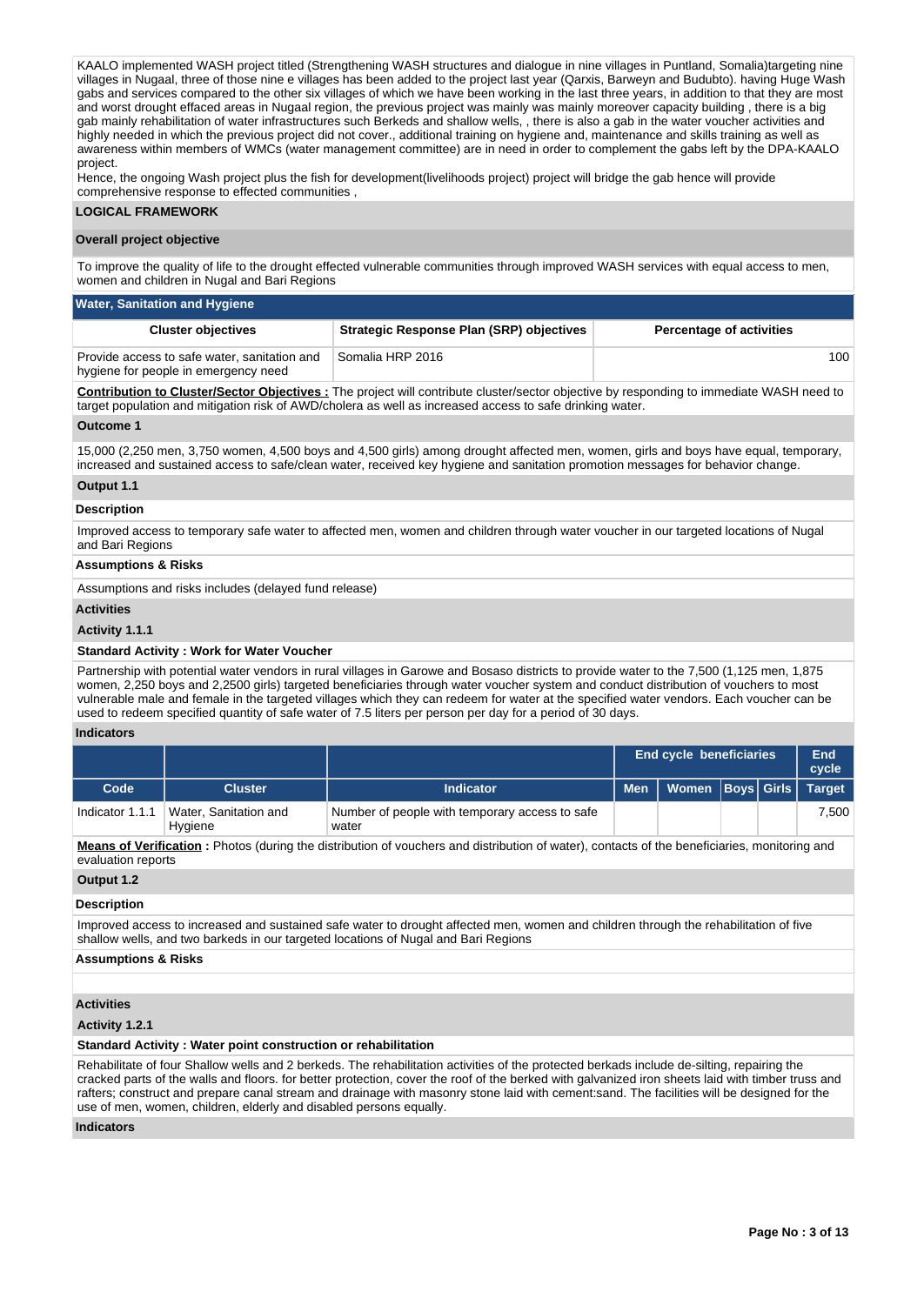|                                                                                                                                                                                                  |                                                                                                                                                                                                                                                                                                  |                                                         |            | <b>End cycle beneficiaries</b> |  |                   | <b>End</b><br>cycle |
|--------------------------------------------------------------------------------------------------------------------------------------------------------------------------------------------------|--------------------------------------------------------------------------------------------------------------------------------------------------------------------------------------------------------------------------------------------------------------------------------------------------|---------------------------------------------------------|------------|--------------------------------|--|-------------------|---------------------|
| Code                                                                                                                                                                                             | <b>Cluster</b>                                                                                                                                                                                                                                                                                   | <b>Indicator</b>                                        | <b>Men</b> | <b>Women</b>                   |  | <b>Boys Girls</b> | <b>Target</b>       |
| Indicator 1.2.1                                                                                                                                                                                  | Water, Sanitation and<br>Hygiene                                                                                                                                                                                                                                                                 | Number of people with sustained access to safe<br>water |            |                                |  |                   | 4.500               |
| Means of Verification: Photos (before, during and after rehabilitation), GPS coordinates of the rehabilitated infrastructures, contacts of<br>WASH committees, monitoring and evaluation reports |                                                                                                                                                                                                                                                                                                  |                                                         |            |                                |  |                   |                     |
| Output 1.3                                                                                                                                                                                       |                                                                                                                                                                                                                                                                                                  |                                                         |            |                                |  |                   |                     |
| <b>Description</b>                                                                                                                                                                               |                                                                                                                                                                                                                                                                                                  |                                                         |            |                                |  |                   |                     |
| Improved knowledge and capacity of 7 WASH committees and 14 water source operators from the 7 water sources and 100 community<br>members from the target villages through training.              |                                                                                                                                                                                                                                                                                                  |                                                         |            |                                |  |                   |                     |
|                                                                                                                                                                                                  | WASH committee will be trained on better management and keep the sustainability of the community owned water source. The water<br>source operators will be trained on O&M of the water sources and and 100 WASH Cluster partner and community members trained on AWD<br>prevention methodologies |                                                         |            |                                |  |                   |                     |

# **Assumptions & Risks**

# **Activities**

# **Activity 1.3.1**

# **Standard Activity : Capacity building (water comittees and WASH trainings)**

in consultation with the community members, identify, select and train 7 WASH committee members (28 men, 21women). Each committee composes 7 members (4 men and 3 women) per water facility and will be trained on better water resource management, HHWT use, maintenance of water facilities. 14 operators from the barkeds will be trained on O&M and collection of water revenues for the sustainability of the water sources. The trainings will also make sure women and men voices to be heard equally on decisions related to immediate location and appropriate technology for water and sanitation (design, type and affordability).

## **Activity 1.3.2**

## **Standard Activity : Capacity building (water comittees and WASH trainings)**

Train 100 persons from WASH cluster partners and community members shared equally men and women on prevention of AWD/Cholera **Indicators**

|                 |                                  |                                                                                                |            | <b>End cycle beneficiaries</b> |                   | End<br>cycle  |
|-----------------|----------------------------------|------------------------------------------------------------------------------------------------|------------|--------------------------------|-------------------|---------------|
| Code            | <b>Cluster</b>                   | <b>Indicator</b>                                                                               | <b>Men</b> | <b>Women</b>                   | <b>Boys Girls</b> | <b>Target</b> |
| Indicator 1.3.1 | Water, Sanitation and<br>Hygiene | Number of WASH committee and well operators<br>trained                                         |            |                                |                   | 63            |
|                 |                                  | <b>Means of Verification:</b> Trainees contacts, photos, attendance sheet and training reports |            |                                |                   |               |
| Indicator 1.3.2 | Water, Sanitation and<br>Hygiene | Number of WASH Cluster partners who have<br>particpated in capacity building activities        |            |                                |                   | 100           |
|                 |                                  | Means of Verification: Training reports, modules, attendance sheet, photos                     |            |                                |                   |               |
| Output 1.4      |                                  |                                                                                                |            |                                |                   |               |

#### **Description**

Improved awareness and knowledge on preventive measures to WASH related diseases among 15,000 drought affected men, women and children in our targeted locations of Nugal and Bari Regions through house to house, public gathering, feeding/health centers' visits

# **Assumptions & Risks**

# **Activities**

# **Activity 1.4.1**

#### **Standard Activity : Community Hygiene promotion**

Identify 20 community mobilizers and one hygiene promoters from the community , organize training to selected CM on hygiene and environmental sanitation using WASH cluster guidelines,HP and global standards.each CM will responsible to conduct hygiene promotion at household level and promotion session targeting 500 person with hygiene and sanitation promotion messages, AWD prevention messages, important of hand washing, household water treatment and storage and reporting to hygiene promoter supervisor.

#### **Activity 1.4.2**

#### **Standard Activity : Hygiene kit distribution (complete kits of hygiene items)**

Conduct distribution of hygiene kits to 3000 vulnerable households , each kit contains (120 aqua tabs, 1 Jerry can , 1 bucket, 3 bars of soap), the aim of distribution of HP kits is to improve household water treatment and safety, thereby reducing risk of AWD to drought affected men, women and children in Nugal and Bari Regions

#### **Indicators**

|                 |                                  |                                                                           | <b>End cycle beneficiaries</b>    |  | End<br>cycle |
|-----------------|----------------------------------|---------------------------------------------------------------------------|-----------------------------------|--|--------------|
| Code            | <b>Cluster</b>                   | <b>Indicator</b>                                                          | Men   Women  Boys  Girls   Tarqet |  |              |
| Indicator 1.4.1 | Water, Sanitation and<br>Hygiene | Number of people who have participated in<br>hygiene promotion activities |                                   |  | 15.000       |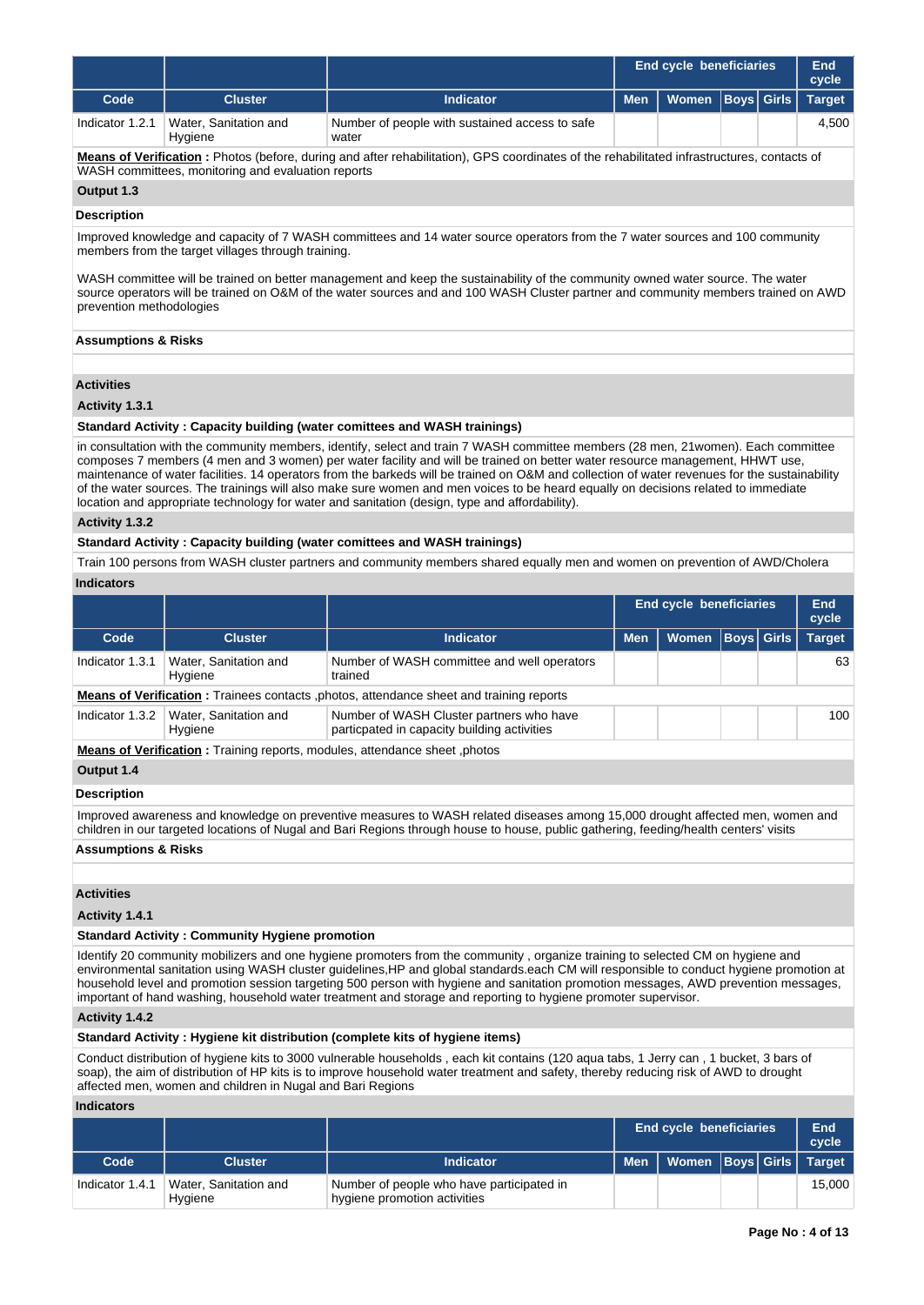| <b>Means of Verification</b> : Photos during the awareness sessions, KAP survey reports (at the inception of the project and the completion of<br>the project), monitoring and evaluation reports |                                                    |                                                           |  |  |  |       |
|---------------------------------------------------------------------------------------------------------------------------------------------------------------------------------------------------|----------------------------------------------------|-----------------------------------------------------------|--|--|--|-------|
|                                                                                                                                                                                                   | Indicator 1.4.2   Water, Sanitation and<br>Hygiene | Number of vulnerable households receiving<br>Hygiene kits |  |  |  | 3.000 |
| <b>Means of Verification:</b> Photos distribution list and monitoring and evaluation reports                                                                                                      |                                                    |                                                           |  |  |  |       |
| <b>Additional Targets: N/A</b>                                                                                                                                                                    |                                                    |                                                           |  |  |  |       |

# **M & R**

# **Monitoring & Reporting plan**

Participatory monitoring and evaluation will be employed with regard to frequency, keeping track/ assessing the effectiveness of the interventions with the aim of working within and where necessary adjusting the work plan to enhance efficiency and realization of project objectives. Our project M&E Officer together with program team and beneficiaries will employ routine information gathering systems through weekly field/ site visits prepare progress reports, carry out rapid monthly assessments on project activities. The field reports will be sent the Project lead who will then assemble the project team to analyze and match actual reporting with indicators in the LFM (Logical Framework Matrix) and project activities in the work plan. Disparities will be explained and appropriate remedial action taken in consultation with HADMA.

In this project, KAALO will use four tier level monitoring approaches (i) reporting against agree work plan (ii) staff field visit, meetings, supervision and technical support , (iii) Baseline assessment and post project assessment will be conducted to measure the impact of the intervention (iv) Beneficiary Feedback and Response Mechanism (CFRM) to check on satisfaction, curb aid diversion and re-evaluation and possible re-adjustments of the intervention

The data collected will be analyzed and dis aggregated by sex, age and will be shared with WASH Cluster. KAALO will update 4 Ws matrix ,the organization will actively participate WASH cluster meetings both at Nairobi and field level.

| Workplan                                                                                                                                                                                                                                                                                                                                                                                                                                                                                                                                                                                                                                                                                |      |   |   |   |   |   |   |   |  |  |
|-----------------------------------------------------------------------------------------------------------------------------------------------------------------------------------------------------------------------------------------------------------------------------------------------------------------------------------------------------------------------------------------------------------------------------------------------------------------------------------------------------------------------------------------------------------------------------------------------------------------------------------------------------------------------------------------|------|---|---|---|---|---|---|---|--|--|
| Activitydescription                                                                                                                                                                                                                                                                                                                                                                                                                                                                                                                                                                                                                                                                     | Year | 2 | 3 |   | 5 |   |   | 8 |  |  |
| Activity 1.1.1: Partnership with potential water vendors in rural villages in Garowe<br>and Bosaso districts to provide water to the 7,500 (1,125 men, 1,875 women,<br>2,250 boys and 2,2500 girls) targeted beneficiaries through water voucher system<br>and conduct distribution of vouchers to most vulnerable male and female in the<br>targeted villages which they can redeem for water at the specified water vendors.<br>Each voucher can be used to redeem specified quantity of safe water of 7.5 liters<br>per person per day for a period of 30 days.                                                                                                                      | 2016 |   |   | X |   |   |   |   |  |  |
| Activity 1.2.1: Rehabilitate of four Shallow wells and 2 berkeds. The rehabilitation<br>activities of the protected berkads include de-silting, repairing the cracked parts of<br>the walls and floors, for better protection, cover the roof of the berked with<br>galvanized iron sheets laid with timber truss and rafters; construct and prepare<br>canal stream and drainage with masonry stone laid with cement:sand. The facilities<br>will be designed for the use of men, women, children, elderly and disabled persons<br>equally.                                                                                                                                            | 2016 |   |   | X | X | X | X |   |  |  |
| Activity 1.3.1: in consultation with the community members, identify, select and<br>train 7 WASH committee members (28 men, 21 women). Each committee<br>composes 7 members (4 men and 3 women) per water facility and will be trained<br>on better water resource management, HHWT use, maintenance of water facilities.<br>14 operators from the barkeds will be trained on O&M and collection of water<br>revenues for the sustainability of the water sources. The trainings will also make<br>sure women and men voices to be heard equally on decisions related to immediate<br>location and appropriate technology for water and sanitation (design, type and<br>affordability). | 2016 |   |   |   | Χ |   |   |   |  |  |
| Activity 1.3.2: Train 100 persons from WASH cluster partners and community<br>members shared equally men and women on prevention of AWD/Cholera                                                                                                                                                                                                                                                                                                                                                                                                                                                                                                                                         | 2016 |   |   |   |   | X |   |   |  |  |
| Activity 1.4.1: Identify 20 community mobilizers and one hygiene promoters from<br>the community, organize training to selected CM on hygiene and environmental<br>sanitation using WASH cluster guidelines, HP and global standards.each CM will<br>responsible to conduct hygiene promotion at household level and promotion<br>session targeting 500 person with hygiene and sanitation promotion messages,<br>AWD prevention messages, important of hand washing, household water treatment<br>and storage and reporting to hygiene promoter supervisor.                                                                                                                            | 2016 |   |   |   | X | X | X |   |  |  |
| Activity 1.4.2: Conduct distribution of hygiene kits to 3000 vulnerable households,<br>each kit contains (120 agua tabs, 1 Jerry can, 1 bucket, 3 bars of soap), the aim of<br>distribution of HP kits is to improve household water treatment and safety, thereby<br>reducing risk of AWD to drought affected men, women and children in Nugal and<br><b>Bari Regions</b>                                                                                                                                                                                                                                                                                                              | 2016 |   |   | X |   |   |   |   |  |  |
| <b>OTHER INFO</b>                                                                                                                                                                                                                                                                                                                                                                                                                                                                                                                                                                                                                                                                       |      |   |   |   |   |   |   |   |  |  |
| <b>Accountability to Affected Populations</b>                                                                                                                                                                                                                                                                                                                                                                                                                                                                                                                                                                                                                                           |      |   |   |   |   |   |   |   |  |  |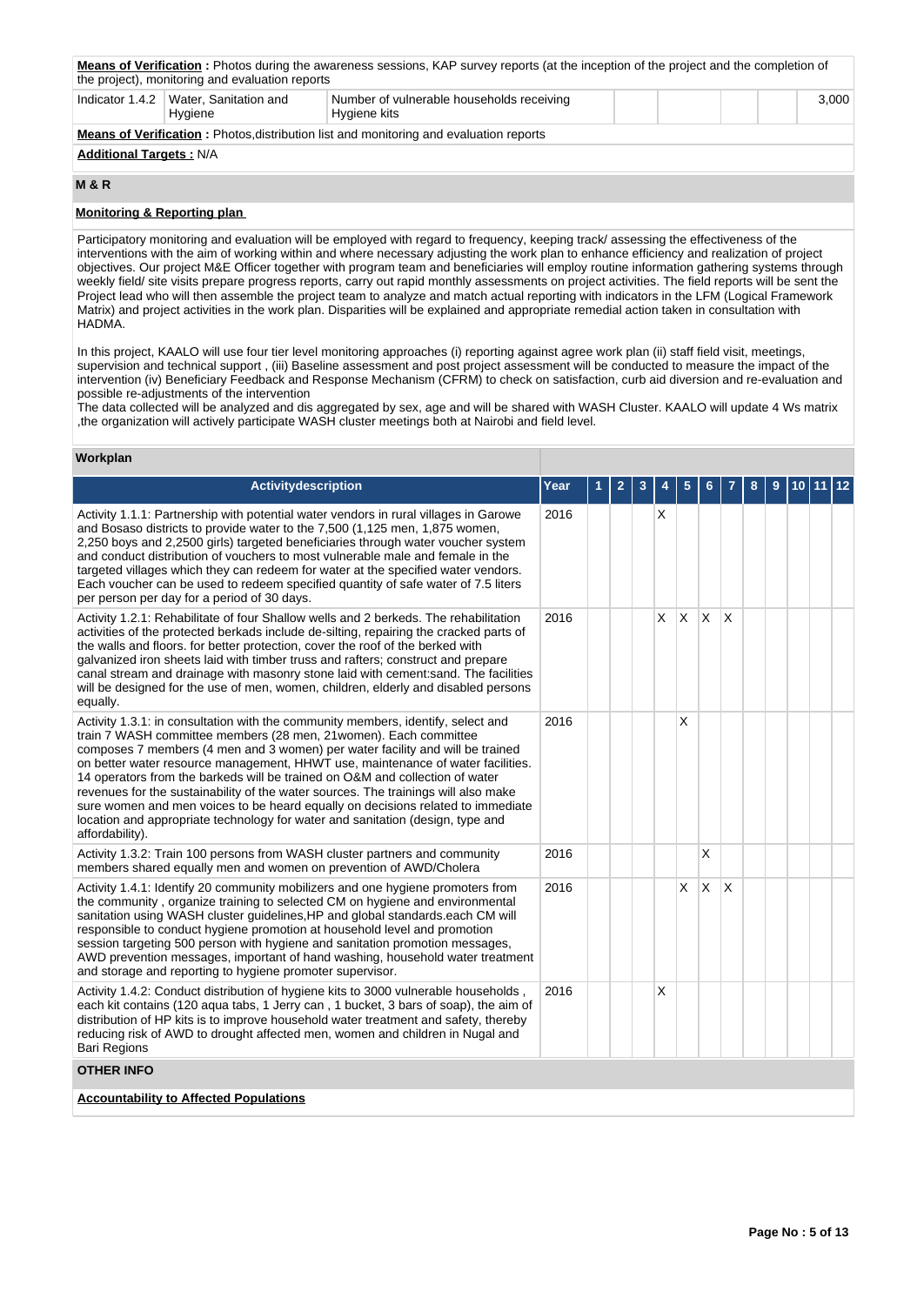In order to meet the WASH needs of the effected community beneficiaries, KAALO involved the target community through its leaders and committees in the first stage of planning of the project to ensure community participation. KAALO will organize community meetings before and during the project inception, in order to give the community a clear picture about the project objectives and activities. The organization will establish committees that will have hand-in-hand working relations with the project team and beneficiary communities and will exchange any information related to the management and implementation of project activities.

Beneficiary Feedback and Response Mechanism (CFRM) will also be used to make sure that the beneficiaries are satisfied with services provided and complaints can be channeled to the right direction, there will be comprehensive checklists based on the consultations with beneficiary's communities that will be applied to facilitate the CFRM process, there will be direct contact between community leaders and project team as technique of CFRM to act accordingly in case of complaints.

KAALO will adhere the principles of "do no Harm" through not creating any partial, nepotism, conflict oriented and sensitive issues within the project effaced population and beneficiaries. KAALO will adhere to these principles of do no harm at all times throughout the project cycle by involving all categories of the community.

# **Implementation Plan**

KAALO will implement the project with the participation of other key stakeholders using participatory approaches and methods. Mobilization and consultative meetings with communities and other stakeholders will be held regularly at field level, KAALO will recruit experienced WASH project staff who will ensure effective community participatory approach in project planning, implementation & management. The PM is responsible overall the project implementation while Engineer is responsible for the design of rehabilitation works (Berkads, shallow wells),the supervisor will guide and supervise the implementation of the activities and will share reports to the program team to make sure activities are coordinated and are in line with the plan,

KAALO will also follow water voucher guidelines for beneficiary satisfaction and accountability purpose, Successful implementation of this program is likely to substantially attenuate the transmissible disease burden borne.

Comprehensive hygiene promotion activities will do by trained 4 CMs and 1 CHPs through house-to-house, IDP camps and schools. Quarterly meetings will be held with the community members and other stakeholders to update them on project activities and get their valuable input on how best to achieve the desired goals. To provide effective coordination, KAALO will provide monthly activity updates with partners including Wash cluster both regional and Nairobi level, HADMA as well as other partners who are doing other sector projects in the project sites to avoid duplication and promote effective and longer sustainability of the project,.

KAALO identified risk of conflict in the project area and to avert this risk, the organization will closely engage the local leaders, government officials and the community to pre-empty any possible threat and the committee will be trained on Disaster risk reduction and conflict mechanism measures.

# **Coordination with other Organizations in project area**

| Name of the organization            | Areas/activities of collaboration and rationale                                                                      |
|-------------------------------------|----------------------------------------------------------------------------------------------------------------------|
| Save the children                   | Health intervention                                                                                                  |
| <b>UNCHR</b>                        | Protection                                                                                                           |
| Danish people's Aid(DPA) with KAALO | Wash actvities, especailly in the three villages in nugaal where this<br>project will cover and compelemnt the other |
| <b>IRC</b>                          | Kaalo inpartnership with IRC is implementing protection project in<br>Nugal district                                 |
|                                     |                                                                                                                      |

#### **Environment Marker Of The Project**

N/S: Not specified

## **Gender Marker Of The Project**

2a- The project is designed to contribute significantly to gender equality

# **Justify Chosen Gender Marker Code**

The overall proposed project activities are highly supporting gender as cross cutting theme ensuring women participation in all planned activities and beneficiaries and inclusion of community WASH Committees as example. to make sure that 40% of the WASH committee composition are filled by women. In addition to that, gender dis-aggregated data is also provided at all out comes of the planned activities

# **Protection Mainstreaming**

Protection mainstreaming will be considered in all activities, for example rehabilitation of Berkeds will be built the nearest locations to avoid long distances , this will reduce the burden of women/girls and time spent in searching water in long distance and which may cause women/girls to be raped. Beneficiary selection will be based on vulnerability criteria agreed upon by community members, KAALO, HADMA and the donor. Elderly, orphans, hand-capped, single headed households, women headed households will be given priority. government protection will assist effected populations and KAALO will cooperate closely with the commitees to have get the capacities through training and they need in order to have capabilities to claim their rights

#### **Country Specific Information**

#### **Safety and Security**

Generally, targeted areas are safe and secure and have no security obstacles as of now, the established government structure responsible for security issues in the respective districts is functioning. The overall goal of the proposed project is to reduce the burden of women and time spent in search of WASH regarding dangers of long distance or secluded places, for example safety and security measures were taken into account by close consultation with women in programme design like latrines were constructed close to their settlements.The organization will apply do no harm principles and other humanitarian principles that must be upheld through out the project period.

# **Access**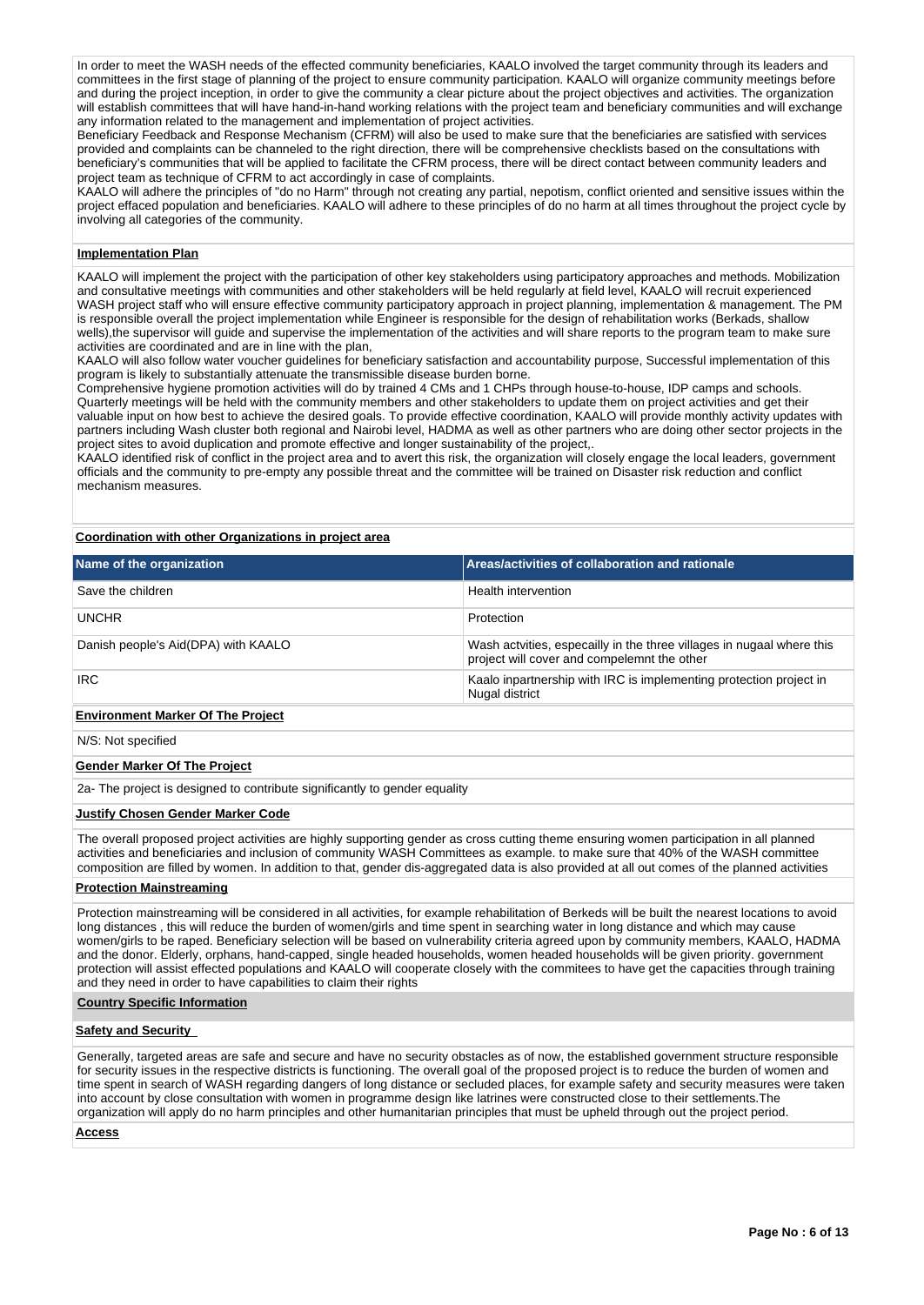KAALO has been operating in Puntland since its inception when the Puntland people fled from Mogdisho due to civil in Somalia, since beginning KAALO has implemented more than 113 projects only in Puntland, this shows how KAALO has cordial relationship with the puntland communities of which it has been helping since the organization established, KAALO enjoys full access from all corners of puntland including the government , civil societies, beneficiaries as well as needy people including the drought effected populations. KAALO has main office in Garowe and sub office in Bari region and have accessibility to the target locations,

# **BUDGET**

| Code | <b>Budget Line Description</b>                                                                                                                                                                                                                                                                                                                                                                                                                                                                                                                                                                                                                                                                                                                                                                                                                       |   | D / S Quantity Unit |                        | <b>Duration</b> | $\frac{9}{6}$     | <b>Total Cost</b> |  |  |
|------|------------------------------------------------------------------------------------------------------------------------------------------------------------------------------------------------------------------------------------------------------------------------------------------------------------------------------------------------------------------------------------------------------------------------------------------------------------------------------------------------------------------------------------------------------------------------------------------------------------------------------------------------------------------------------------------------------------------------------------------------------------------------------------------------------------------------------------------------------|---|---------------------|------------------------|-----------------|-------------------|-------------------|--|--|
|      |                                                                                                                                                                                                                                                                                                                                                                                                                                                                                                                                                                                                                                                                                                                                                                                                                                                      |   |                     | cost                   | Recurran<br>ce  | charged<br>to CHF |                   |  |  |
|      | <b>Staff and Other Personnel Costs</b>                                                                                                                                                                                                                                                                                                                                                                                                                                                                                                                                                                                                                                                                                                                                                                                                               |   |                     |                        |                 |                   |                   |  |  |
| 1.1  | <b>Project Manager</b>                                                                                                                                                                                                                                                                                                                                                                                                                                                                                                                                                                                                                                                                                                                                                                                                                               | D |                     | $1 \quad 2,000$<br>.00 | 5               | 7500.00<br>%      | 7,500.00          |  |  |
|      | Project manager will be responsible of all project implementation ,management ,coordination of partners, reporting monthly<br>interim progress and final report of the project, the project manager will be hired at rate of 2000 dollar per month (75% will be<br>charged to SCH)inclusive health benefit. Grade is National professional Grade A.                                                                                                                                                                                                                                                                                                                                                                                                                                                                                                  |   |                     |                        |                 |                   |                   |  |  |
| 1.2  | Civil Engineer                                                                                                                                                                                                                                                                                                                                                                                                                                                                                                                                                                                                                                                                                                                                                                                                                                       | D |                     | $1 \mid 1,500$<br>.00  |                 | 5 10000.00<br>%   | 7,500.00          |  |  |
|      | r: he will work in the field. He is responsible for all rehabilitation activities, provides technical direction for the project, coordinate<br>and supervises the implementation of the project. The salary of Project Engineer is US\$1500 inclusive medical and security<br>charge. the GRADE is G7                                                                                                                                                                                                                                                                                                                                                                                                                                                                                                                                                |   |                     |                        |                 |                   |                   |  |  |
| 1.3  | Filed supervisor                                                                                                                                                                                                                                                                                                                                                                                                                                                                                                                                                                                                                                                                                                                                                                                                                                     | D |                     | 2   800.0<br>0         |                 | 5 10000.00<br>%   | 8,000.00          |  |  |
|      | Project field supervisor will work in the field. The field supervisor will be responsible the day to day activities of the project, will<br>coordinate project efforts with the project manager to ensure that benchmark dates are being met, oversee the workers<br>performance, time keeping, suggest workers spots shuffling to the PM based on regular monitoring/observations. orders and<br>schedules the delivery of all necessary equipment/materials to complete the project, identify problems in service delivery and<br>recommend measures for improved operations in the field, prepares daily project reports to the PM and will do any other<br>business as directed by PM. He/she will be accountable to the project Manager and the Engineer. The salary of PS is US\$800<br>inclusive medical and security charges.the Grade is G5 |   |                     |                        |                 |                   |                   |  |  |
| 1.4  | Project finance officer                                                                                                                                                                                                                                                                                                                                                                                                                                                                                                                                                                                                                                                                                                                                                                                                                              | D |                     | $1 \mid 1,000$<br>.00  |                 | 5 10000.00<br>%   | 5,000.00          |  |  |
|      | The project Finance Officer Will be based in Garowe. He/she prepares all the financial documents and financial reports of the<br>project and will keep in record. The salary of project finance officer is US\$1000 inclusive of medical and security charges.the<br>Grade is G7                                                                                                                                                                                                                                                                                                                                                                                                                                                                                                                                                                     |   |                     |                        |                 |                   |                   |  |  |
| 1.5  | Hygiene supervisor                                                                                                                                                                                                                                                                                                                                                                                                                                                                                                                                                                                                                                                                                                                                                                                                                                   | D | 1                   | 400.0<br>0             |                 | 5 10000.00<br>℅   | 2,000.00          |  |  |
|      | He/she is responsible to supervise the community mobilizers and give guidance                                                                                                                                                                                                                                                                                                                                                                                                                                                                                                                                                                                                                                                                                                                                                                        |   |                     |                        |                 |                   |                   |  |  |
| 1.6  | Commnunity mobilizers                                                                                                                                                                                                                                                                                                                                                                                                                                                                                                                                                                                                                                                                                                                                                                                                                                | D |                     | 20 200.0<br>0          |                 | 5 10000.00<br>℅   | 20,000.00         |  |  |
|      | The Community mobilizers are from the community and will be mobilizing the community through visiting house to house,<br>community gathering places such as, markets, feeding centers and health posts. Each CM will be responsible to reach 500<br>people/month-to-pass the community messages on hygiene promotion, household water treatment, hand washing with soap,<br>using of latrines and AWD prevention methods, the salary of CM is USD200/month in accordance to WC                                                                                                                                                                                                                                                                                                                                                                       |   |                     |                        |                 |                   |                   |  |  |
|      | <b>Section Total</b>                                                                                                                                                                                                                                                                                                                                                                                                                                                                                                                                                                                                                                                                                                                                                                                                                                 |   |                     |                        |                 |                   | 50,000.00         |  |  |
|      | <b>Supplies, Commodities, Materials</b>                                                                                                                                                                                                                                                                                                                                                                                                                                                                                                                                                                                                                                                                                                                                                                                                              |   |                     |                        |                 |                   |                   |  |  |
| 2.1  | Rehabilitation and protection of shallow well with hand pump                                                                                                                                                                                                                                                                                                                                                                                                                                                                                                                                                                                                                                                                                                                                                                                         | D |                     | 4 4,920<br>.00         |                 | 1 10000.00<br>%   | 19,680.00         |  |  |
|      | Rehabilitation of four shallow wells, the unit is four wells and unit cost is 4920 per well. 2. cost will include the estimation of<br>construction materials based on market price type of materials (, cement, sand, gravel and etc) and labour costattached BOQ.                                                                                                                                                                                                                                                                                                                                                                                                                                                                                                                                                                                  |   |                     |                        |                 |                   |                   |  |  |
| 2.2  | Rehabilitation of 2 barkeds                                                                                                                                                                                                                                                                                                                                                                                                                                                                                                                                                                                                                                                                                                                                                                                                                          | D |                     | 2 6,206<br>.00         |                 | 1 10000.00<br>%   | 12,412.00         |  |  |
|      | Rehabilitation of two berkeds, the unit is four berkeds, each berkad will be rehabilitated estimated cost of 6206.cost will include<br>the estimation of construction materials based on market price type of materials (timber, cement, sand, gravel, iron bars and etc)<br>and labour cost                                                                                                                                                                                                                                                                                                                                                                                                                                                                                                                                                         |   |                     |                        |                 |                   |                   |  |  |
| 2.3  | Distribution of Hygiene kits (Bucket, jerrycan, 100 water<br>purification tablets)                                                                                                                                                                                                                                                                                                                                                                                                                                                                                                                                                                                                                                                                                                                                                                   | D |                     | 3000 22.00             | 1               | 9200.00<br>%      | 60,720.00         |  |  |
|      | Distribution of Hygiene kits(Jerican,soup,aqutabs). 3000 kits will be procured and distributed to 3000 HHs. each kit estimated to<br>cost 10 dollar                                                                                                                                                                                                                                                                                                                                                                                                                                                                                                                                                                                                                                                                                                  |   |                     |                        |                 |                   |                   |  |  |
| 2.4  | Wate voucher contract for provission of at least 7.5l/p/d of safe<br>water for life-saving (liters)                                                                                                                                                                                                                                                                                                                                                                                                                                                                                                                                                                                                                                                                                                                                                  | D | 56250               | 0.03                   |                 | 30 10000.00<br>℅  | 50,625.00         |  |  |
|      | Provision of at least 7.5//p/d of safe water for life saving: 7500 people                                                                                                                                                                                                                                                                                                                                                                                                                                                                                                                                                                                                                                                                                                                                                                            |   |                     |                        |                 |                   |                   |  |  |
| 2.5  | Training on AWD prevention                                                                                                                                                                                                                                                                                                                                                                                                                                                                                                                                                                                                                                                                                                                                                                                                                           | D |                     | $1 \mid 3,475$<br>.00  |                 | 1 10000.00<br>%   | 3,475.00          |  |  |
|      | Training of communities on AWD prevention for 100 person, the training cost included stationary, trainees incentives, trainers<br>incentives, and refreshments (Detail BOQ)                                                                                                                                                                                                                                                                                                                                                                                                                                                                                                                                                                                                                                                                          |   |                     |                        |                 |                   |                   |  |  |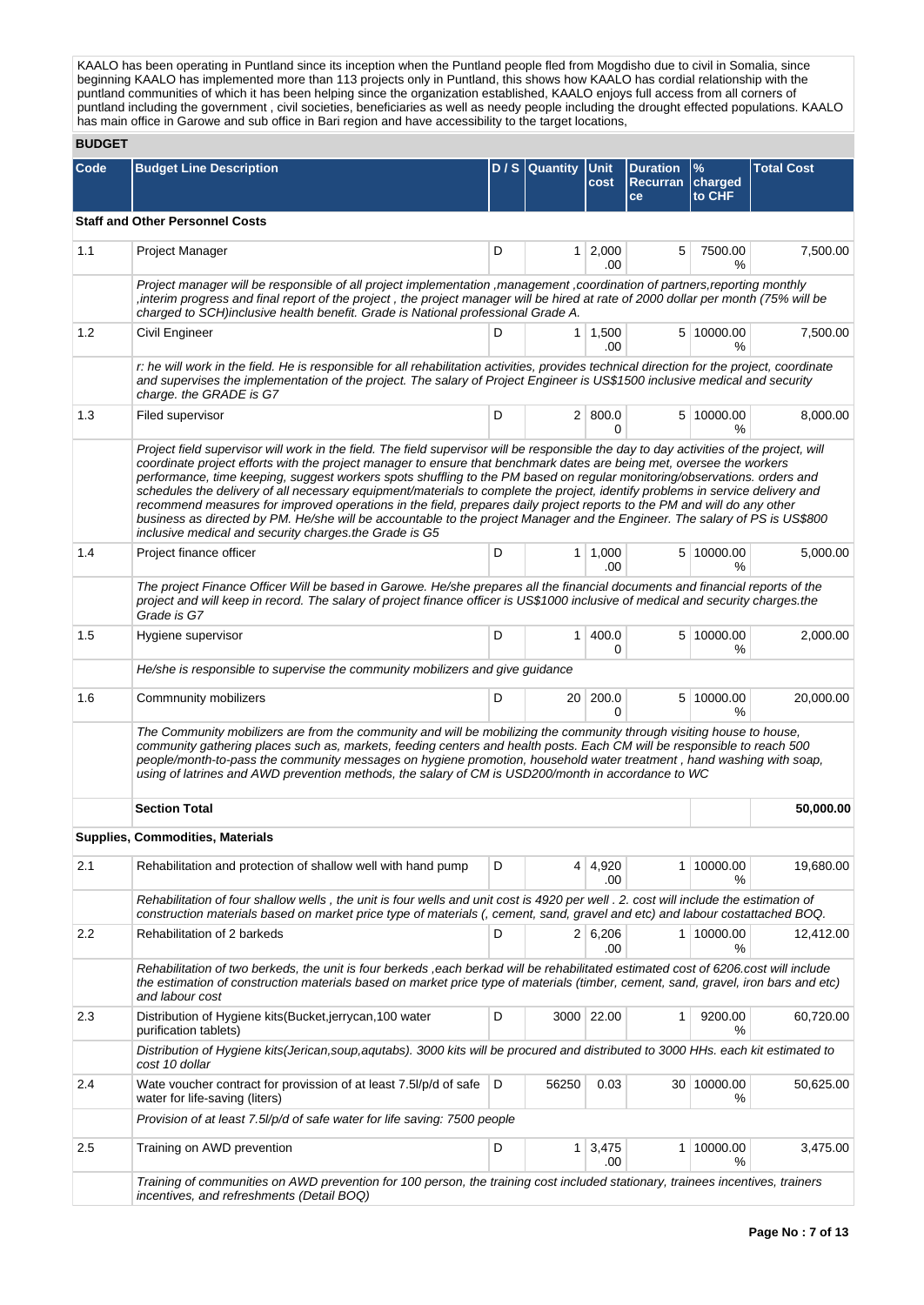| 2.6               | WASH Committe training on O & M                                                                                                                                                                                                                                                                                                                                                                                                                                       | D |                | $1 \mid 4,315$<br>.00 | 1 | 10000.00<br>%   | 4,315.00   |
|-------------------|-----------------------------------------------------------------------------------------------------------------------------------------------------------------------------------------------------------------------------------------------------------------------------------------------------------------------------------------------------------------------------------------------------------------------------------------------------------------------|---|----------------|-----------------------|---|-----------------|------------|
|                   | the training of WASH committee on O & M, The cost composed at 56 per person inclusive incentives, trainers incentives, and<br>refreshments (Detail BOQ)                                                                                                                                                                                                                                                                                                               |   |                |                       |   |                 |            |
| 2.7               | Visibility board/Signet                                                                                                                                                                                                                                                                                                                                                                                                                                               | D |                | 15 96.00              |   | 1 10000.00<br>% | 1,440.00   |
|                   | Signet is visibility board for project activities demonstrating CHF and KAALO implementation (15 visibility boards will be required<br>for (4 shallow well rehabilitation,2 berkads, 3 water distribution points, 3 Hygiene promotion activities(distribution of hygiene kits),<br>2 training (Training on AWD prevention and training WASH committee on O & M) and one visibility board for project start up while<br>meeting with community members and government) |   |                |                       |   |                 |            |
|                   | <b>Section Total</b>                                                                                                                                                                                                                                                                                                                                                                                                                                                  |   |                |                       |   |                 | 152,667.00 |
| <b>Travel</b>     |                                                                                                                                                                                                                                                                                                                                                                                                                                                                       |   |                |                       |   |                 |            |
| 5.1               | Transport (car rent)                                                                                                                                                                                                                                                                                                                                                                                                                                                  | D |                | $2 \mid 1,800$<br>.00 |   | 5 10000.00<br>% | 18,000.00  |
|                   | The vehicle will be used for the monitoring the day to day of project activities in the project sites. The vehicle will be used by the<br>project staffs and will be based in Nugal and Bari regions. The standard rate of vehicle rent is US\$1800/month including the<br>driver, fuel and security.                                                                                                                                                                 |   |                |                       |   |                 |            |
|                   | <b>Section Total</b>                                                                                                                                                                                                                                                                                                                                                                                                                                                  |   |                |                       |   |                 | 18,000.00  |
|                   | <b>General Operating and Other Direct Costs</b>                                                                                                                                                                                                                                                                                                                                                                                                                       |   |                |                       |   |                 |            |
| 7.1               | Office rent                                                                                                                                                                                                                                                                                                                                                                                                                                                           | D |                | $1 \mid 1,000$<br>.00 | 5 | 7000.00<br>%    | 3,500.00   |
|                   | Office rent is \$1000 per month. The rent is charged 70% of this project                                                                                                                                                                                                                                                                                                                                                                                              |   |                |                       |   |                 |            |
| 7.2               | Utilities (Electricity and Water)                                                                                                                                                                                                                                                                                                                                                                                                                                     | D |                | $1 \mid 1,333$<br>.00 | 5 | 3000.00<br>%    | 1,999.50   |
|                   | Total cost for Utilities is 1333 USD per month for five moths (CHF charged 30%) and it is included the water, electricity used for<br>Garowe office                                                                                                                                                                                                                                                                                                                   |   |                |                       |   |                 |            |
| 7.3               | Stationary and office materials                                                                                                                                                                                                                                                                                                                                                                                                                                       | D |                | $1 \mid 1,060$<br>.00 |   | 1 10000.00<br>℅ | 1,060.00   |
|                   | stationary used for the project and materials for office.                                                                                                                                                                                                                                                                                                                                                                                                             |   |                |                       |   |                 |            |
| 7.4               | communication and internet                                                                                                                                                                                                                                                                                                                                                                                                                                            | D | 1 <sup>1</sup> | 500.0<br>0            |   | 5 10000.00<br>℅ | 2,500.00   |
|                   | The intercommunication used among the project staffs and internet fee                                                                                                                                                                                                                                                                                                                                                                                                 |   |                |                       |   |                 |            |
|                   | <b>Section Total</b>                                                                                                                                                                                                                                                                                                                                                                                                                                                  |   |                |                       |   |                 | 9,059.50   |
| <b>SubTotal</b>   |                                                                                                                                                                                                                                                                                                                                                                                                                                                                       |   | 59,305.0<br>0  |                       |   |                 | 229,726.50 |
| Direct            |                                                                                                                                                                                                                                                                                                                                                                                                                                                                       |   |                |                       |   |                 | 229,726.50 |
| Support           |                                                                                                                                                                                                                                                                                                                                                                                                                                                                       |   |                |                       |   |                 |            |
| <b>PSC Cost</b>   |                                                                                                                                                                                                                                                                                                                                                                                                                                                                       |   |                |                       |   |                 |            |
|                   | PSC Cost Percent                                                                                                                                                                                                                                                                                                                                                                                                                                                      |   |                |                       |   |                 | 7%         |
| PSC Amount        |                                                                                                                                                                                                                                                                                                                                                                                                                                                                       |   |                |                       |   |                 | 16,080.85  |
| <b>Total Cost</b> |                                                                                                                                                                                                                                                                                                                                                                                                                                                                       |   |                |                       |   |                 | 245,807.35 |
|                   | <b>Grand Total CHF Cost</b>                                                                                                                                                                                                                                                                                                                                                                                                                                           |   |                |                       |   |                 | 245,807.36 |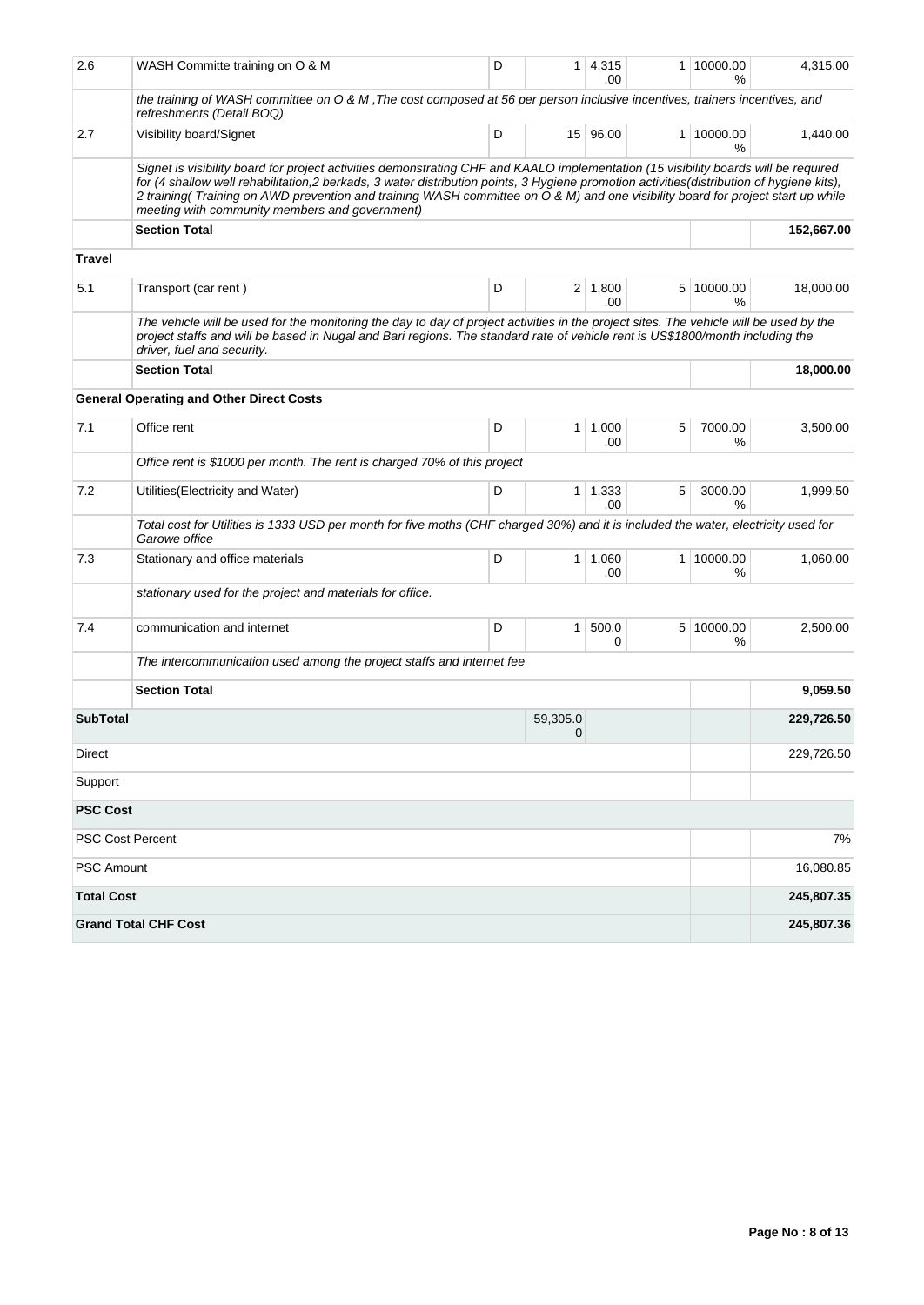# **Project Locations**

| <b>Location</b>              | <b>Estimated</b><br>percentage<br>of budget<br>for each<br><b>location</b> | <b>Estimated number of beneficiaries</b><br>for each location |       |                   |                       |              | <b>Activity Name</b>                                                                                                                                                                                                                                                                                                                                                                                                                                                                                                                                                                                                                                                                                                                                                                                                                                                                                                                                                                                                                                                                                                                                                                                                                                                                                                                                                                                                                                                                                                                                                                                                                                                                                                                                                                                                                                                                                                                                                                                                                                                                                                                                                                                                                                                                                                                                                                                                                                                                                                                                                                                                                                                                                                                                                                                                                       |
|------------------------------|----------------------------------------------------------------------------|---------------------------------------------------------------|-------|-------------------|-----------------------|--------------|--------------------------------------------------------------------------------------------------------------------------------------------------------------------------------------------------------------------------------------------------------------------------------------------------------------------------------------------------------------------------------------------------------------------------------------------------------------------------------------------------------------------------------------------------------------------------------------------------------------------------------------------------------------------------------------------------------------------------------------------------------------------------------------------------------------------------------------------------------------------------------------------------------------------------------------------------------------------------------------------------------------------------------------------------------------------------------------------------------------------------------------------------------------------------------------------------------------------------------------------------------------------------------------------------------------------------------------------------------------------------------------------------------------------------------------------------------------------------------------------------------------------------------------------------------------------------------------------------------------------------------------------------------------------------------------------------------------------------------------------------------------------------------------------------------------------------------------------------------------------------------------------------------------------------------------------------------------------------------------------------------------------------------------------------------------------------------------------------------------------------------------------------------------------------------------------------------------------------------------------------------------------------------------------------------------------------------------------------------------------------------------------------------------------------------------------------------------------------------------------------------------------------------------------------------------------------------------------------------------------------------------------------------------------------------------------------------------------------------------------------------------------------------------------------------------------------------------------|
|                              |                                                                            | <b>Men</b>                                                    | Women |                   | <b>Boys   Girls  </b> | <b>Total</b> |                                                                                                                                                                                                                                                                                                                                                                                                                                                                                                                                                                                                                                                                                                                                                                                                                                                                                                                                                                                                                                                                                                                                                                                                                                                                                                                                                                                                                                                                                                                                                                                                                                                                                                                                                                                                                                                                                                                                                                                                                                                                                                                                                                                                                                                                                                                                                                                                                                                                                                                                                                                                                                                                                                                                                                                                                                            |
| Bari -> Bandarbayla -> Arris | 25                                                                         | 562                                                           |       | $938$ 1,125 1,125 |                       |              | 3,750 Activity 1.1.1 : Partnership with potential water<br>vendors in rural villages in Garowe and Bosaso<br>districts to provide water to the 7,500 (1,125)<br>men, 1,875 women, 2,250 boys and 2,2500 girls)<br>targeted beneficiaries through water voucher<br>system and conduct distribution of vouchers to<br>most vulnerable male and female in the targeted<br>villages which they can redeem for water at the<br>specified water vendors. Each voucher can be<br>used to redeem specified quantity of safe water<br>of 7.5 liters per person per day for a period of 30<br>days.<br>Activity 1.2.1 : Rehabilitate of four Shallow wells<br>and 2 berkeds. The rehabilitation activities of the<br>protected berkads include de-silting, repairing the<br>cracked parts of the walls and floors. for better<br>protection, cover the roof of the berked with<br>galvanized iron sheets laid with timber truss and<br>rafters; construct and prepare canal stream and<br>drainage with masonry stone laid with<br>cement: sand. The facilities will be designed for<br>the use of men, women, children, elderly and<br>disabled persons equally.<br>Activity 1.3.1 : in consultation with the community<br>members, identify, select and train 7 WASH<br>committee members (28 men, 21 women). Each<br>committee composes 7 members (4 men and 3<br>women) per water facility and will be trained on<br>better water resource management, HHWT use,<br>maintenance of water facilities. 14 operators from<br>the barkeds will be trained on O&M and<br>collection of water revenues for the sustainability<br>of the water sources. The trainings will also make<br>sure women and men voices to be heard equally<br>on decisions related to immediate location and<br>appropriate technology for water and sanitation<br>(design, type and affordability).<br>Activity 1.4.1 : Identify 20 community mobilizers<br>and one hygiene promoters from the community,<br>organize training to selected CM on hygiene and<br>environmental sanitation using WASH cluster<br>guidelines, HP and global standards.each CM will<br>responsible to conduct hygiene promotion at<br>household level and promotion session targeting<br>500 person with hygiene and sanitation<br>promotion messages, AWD prevention<br>messages, important of hand washing,<br>household water treatment and storage and<br>reporting to hygiene promoter supervisor.<br>Activity 1.4.2 : Conduct distribution of hygiene<br>kits to 3000 vulnerable households, each kit<br>contains (120 aqua tabs, 1 Jerry can, 1 bucket, 3<br>bars of soap), the aim of distribution of HP kits is<br>to improve household water treatment and<br>safety, thereby reducing risk of AWD to drought<br>affected men, women and children in Nugal and<br><b>Bari Regions</b> |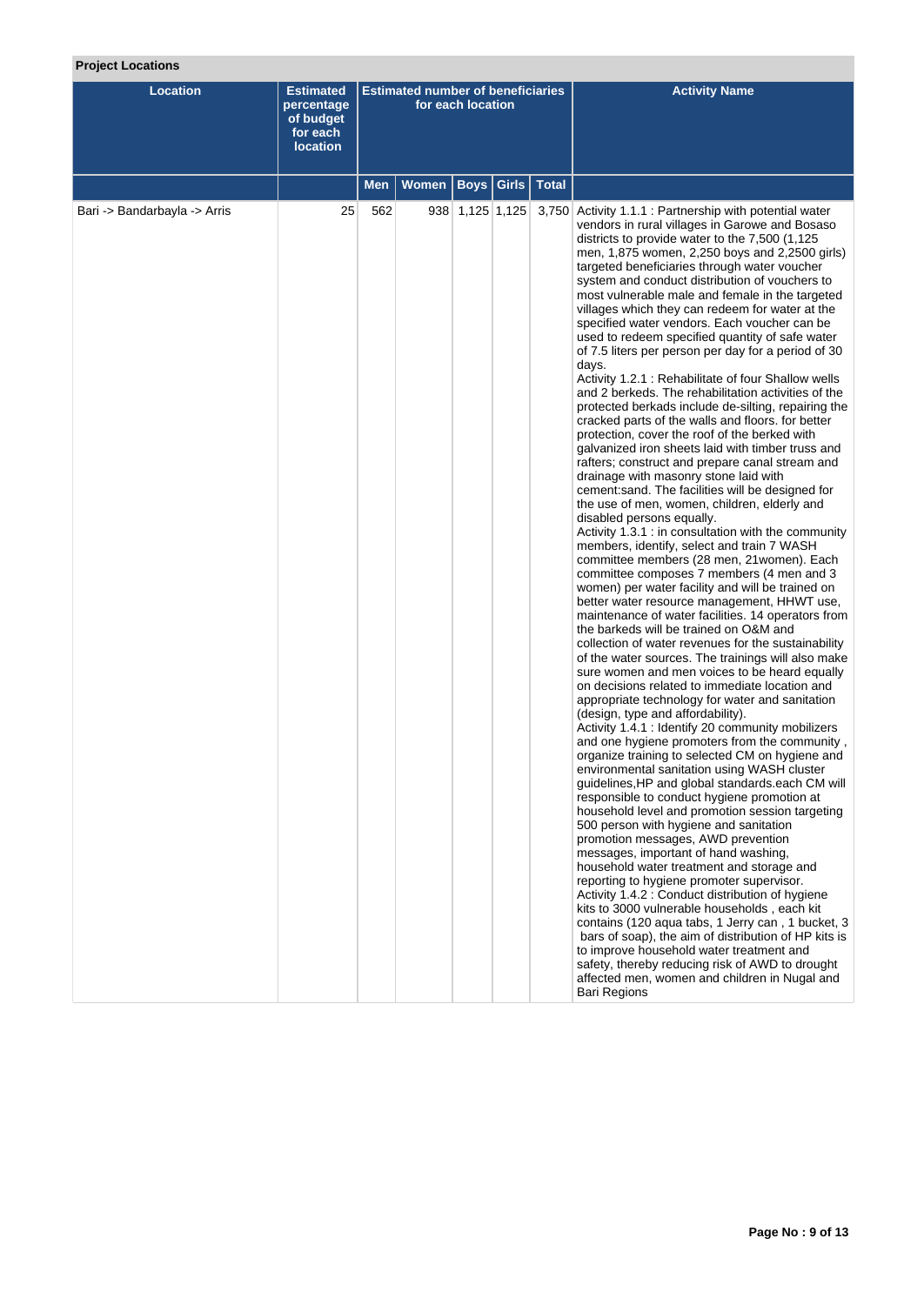| Bari -> Bandarbayla -> Kulule |  |  |  |  |  |  | 938 1,125 1,125 3,750 Activity 1.1.1 : Partnership with potential water<br>vendors in rural villages in Garowe and Bosaso<br>districts to provide water to the 7,500 (1,125)<br>men, 1,875 women, 2,250 boys and 2,2500 girls)<br>targeted beneficiaries through water voucher<br>system and conduct distribution of vouchers to<br>most vulnerable male and female in the targeted<br>villages which they can redeem for water at the<br>specified water vendors. Each voucher can be<br>used to redeem specified quantity of safe water<br>of 7.5 liters per person per day for a period of 30<br>days.<br>Activity 1.2.1 : Rehabilitate of four Shallow wells<br>and 2 berkeds. The rehabilitation activities of the<br>protected berkads include de-silting, repairing the<br>cracked parts of the walls and floors. for better<br>protection, cover the roof of the berked with<br>galvanized iron sheets laid with timber truss and<br>rafters; construct and prepare canal stream and<br>drainage with masonry stone laid with<br>cement: sand. The facilities will be designed for<br>the use of men, women, children, elderly and<br>disabled persons equally.<br>Activity 1.3.1 : in consultation with the community<br>members, identify, select and train 7 WASH<br>committee members (28 men, 21 women). Each<br>committee composes 7 members (4 men and 3<br>women) per water facility and will be trained on<br>better water resource management, HHWT use,<br>maintenance of water facilities. 14 operators from<br>the barkeds will be trained on O&M and<br>collection of water revenues for the sustainability<br>of the water sources. The trainings will also make<br>sure women and men voices to be heard equally<br>on decisions related to immediate location and<br>appropriate technology for water and sanitation<br>(design, type and affordability).<br>Activity 1.4.1 : Identify 20 community mobilizers<br>and one hygiene promoters from the community,<br>organize training to selected CM on hygiene and<br>environmental sanitation using WASH cluster<br>guidelines, HP and global standards.each CM will<br>responsible to conduct hygiene promotion at<br>household level and promotion session targeting<br>500 person with hygiene and sanitation<br>promotion messages, AWD prevention<br>messages, important of hand washing,<br>household water treatment and storage and<br>reporting to hygiene promoter supervisor.<br>Activity 1.4.2 : Conduct distribution of hygiene<br>kits to 3000 vulnerable households, each kit<br>contains (120 agua tabs, 1 Jerry can, 1 bucket, 3<br>bars of soap), the aim of distribution of HP kits is<br>to improve household water treatment and<br>safety, thereby reducing risk of AWD to drought<br>affected men, women and children in Nugal and<br><b>Bari Regions</b> |
|-------------------------------|--|--|--|--|--|--|------------------------------------------------------------------------------------------------------------------------------------------------------------------------------------------------------------------------------------------------------------------------------------------------------------------------------------------------------------------------------------------------------------------------------------------------------------------------------------------------------------------------------------------------------------------------------------------------------------------------------------------------------------------------------------------------------------------------------------------------------------------------------------------------------------------------------------------------------------------------------------------------------------------------------------------------------------------------------------------------------------------------------------------------------------------------------------------------------------------------------------------------------------------------------------------------------------------------------------------------------------------------------------------------------------------------------------------------------------------------------------------------------------------------------------------------------------------------------------------------------------------------------------------------------------------------------------------------------------------------------------------------------------------------------------------------------------------------------------------------------------------------------------------------------------------------------------------------------------------------------------------------------------------------------------------------------------------------------------------------------------------------------------------------------------------------------------------------------------------------------------------------------------------------------------------------------------------------------------------------------------------------------------------------------------------------------------------------------------------------------------------------------------------------------------------------------------------------------------------------------------------------------------------------------------------------------------------------------------------------------------------------------------------------------------------------------------------------------------------------------------------------------------------------------------------------------------------------------------|
|-------------------------------|--|--|--|--|--|--|------------------------------------------------------------------------------------------------------------------------------------------------------------------------------------------------------------------------------------------------------------------------------------------------------------------------------------------------------------------------------------------------------------------------------------------------------------------------------------------------------------------------------------------------------------------------------------------------------------------------------------------------------------------------------------------------------------------------------------------------------------------------------------------------------------------------------------------------------------------------------------------------------------------------------------------------------------------------------------------------------------------------------------------------------------------------------------------------------------------------------------------------------------------------------------------------------------------------------------------------------------------------------------------------------------------------------------------------------------------------------------------------------------------------------------------------------------------------------------------------------------------------------------------------------------------------------------------------------------------------------------------------------------------------------------------------------------------------------------------------------------------------------------------------------------------------------------------------------------------------------------------------------------------------------------------------------------------------------------------------------------------------------------------------------------------------------------------------------------------------------------------------------------------------------------------------------------------------------------------------------------------------------------------------------------------------------------------------------------------------------------------------------------------------------------------------------------------------------------------------------------------------------------------------------------------------------------------------------------------------------------------------------------------------------------------------------------------------------------------------------------------------------------------------------------------------------------------------------------|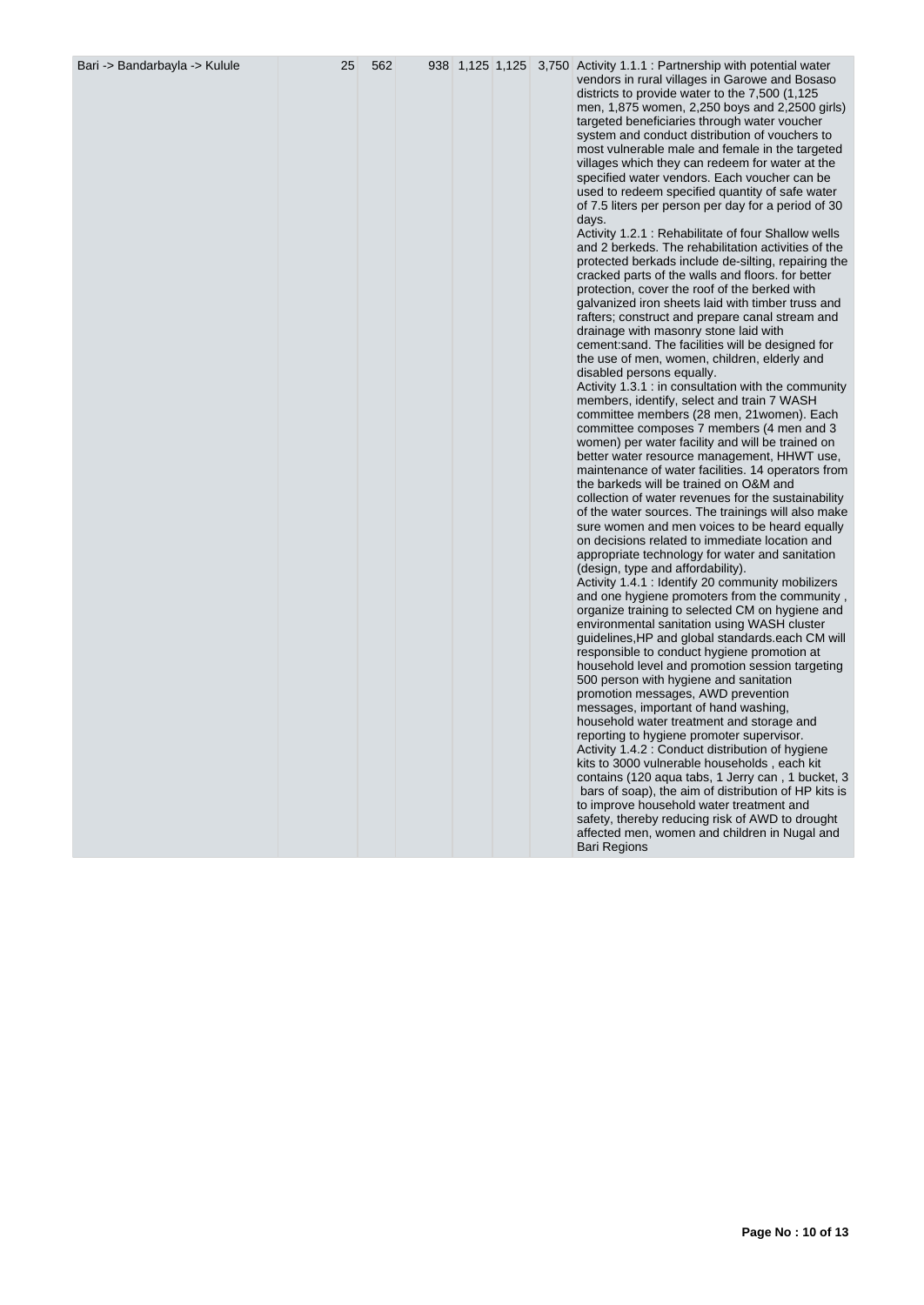|  |  |  |  |  |  |  | vendors in rural villages in Garowe and Bosaso<br>districts to provide water to the 7,500 (1,125)<br>men, 1,875 women, 2,250 boys and 2,2500 girls)<br>targeted beneficiaries through water voucher<br>system and conduct distribution of vouchers to<br>most vulnerable male and female in the targeted<br>villages which they can redeem for water at the<br>specified water vendors. Each voucher can be<br>used to redeem specified quantity of safe water<br>of 7.5 liters per person per day for a period of 30<br>days.<br>Activity 1.2.1 : Rehabilitate of four Shallow wells<br>and 2 berkeds. The rehabilitation activities of the<br>protected berkads include de-silting, repairing the<br>cracked parts of the walls and floors. for better<br>protection, cover the roof of the berked with<br>galvanized iron sheets laid with timber truss and<br>rafters; construct and prepare canal stream and<br>drainage with masonry stone laid with<br>cement: sand. The facilities will be designed for<br>the use of men, women, children, elderly and<br>disabled persons equally.<br>Activity 1.3.1 : in consultation with the community<br>members, identify, select and train 7 WASH<br>committee members (28 men, 21 women). Each<br>committee composes 7 members (4 men and 3<br>women) per water facility and will be trained on<br>better water resource management, HHWT use,<br>maintenance of water facilities. 14 operators from<br>the barkeds will be trained on O&M and<br>collection of water revenues for the sustainability<br>of the water sources. The trainings will also make<br>sure women and men voices to be heard equally<br>on decisions related to immediate location and<br>appropriate technology for water and sanitation<br>(design, type and affordability).<br>Activity 1.4.1 : Identify 20 community mobilizers<br>and one hygiene promoters from the community,<br>organize training to selected CM on hygiene and<br>environmental sanitation using WASH cluster<br>guidelines, HP and global standards.each CM will<br>responsible to conduct hygiene promotion at<br>household level and promotion session targeting<br>500 person with hygiene and sanitation<br>promotion messages, AWD prevention<br>messages, important of hand washing,<br>household water treatment and storage and<br>reporting to hygiene promoter supervisor.<br>Activity 1.4.2 : Conduct distribution of hygiene<br>kits to 3000 vulnerable households, each kit<br>contains (120 aqua tabs, 1 Jerry can, 1 bucket, 3<br>bars of soap), the aim of distribution of HP kits is<br>to improve household water treatment and<br>safety, thereby reducing risk of AWD to drought<br>affected men, women and children in Nugal and<br>Bari Regions |
|--|--|--|--|--|--|--|--------------------------------------------------------------------------------------------------------------------------------------------------------------------------------------------------------------------------------------------------------------------------------------------------------------------------------------------------------------------------------------------------------------------------------------------------------------------------------------------------------------------------------------------------------------------------------------------------------------------------------------------------------------------------------------------------------------------------------------------------------------------------------------------------------------------------------------------------------------------------------------------------------------------------------------------------------------------------------------------------------------------------------------------------------------------------------------------------------------------------------------------------------------------------------------------------------------------------------------------------------------------------------------------------------------------------------------------------------------------------------------------------------------------------------------------------------------------------------------------------------------------------------------------------------------------------------------------------------------------------------------------------------------------------------------------------------------------------------------------------------------------------------------------------------------------------------------------------------------------------------------------------------------------------------------------------------------------------------------------------------------------------------------------------------------------------------------------------------------------------------------------------------------------------------------------------------------------------------------------------------------------------------------------------------------------------------------------------------------------------------------------------------------------------------------------------------------------------------------------------------------------------------------------------------------------------------------------------------------------------------------------------------------------------------------------------------------------------------------------------------------------------|
|--|--|--|--|--|--|--|--------------------------------------------------------------------------------------------------------------------------------------------------------------------------------------------------------------------------------------------------------------------------------------------------------------------------------------------------------------------------------------------------------------------------------------------------------------------------------------------------------------------------------------------------------------------------------------------------------------------------------------------------------------------------------------------------------------------------------------------------------------------------------------------------------------------------------------------------------------------------------------------------------------------------------------------------------------------------------------------------------------------------------------------------------------------------------------------------------------------------------------------------------------------------------------------------------------------------------------------------------------------------------------------------------------------------------------------------------------------------------------------------------------------------------------------------------------------------------------------------------------------------------------------------------------------------------------------------------------------------------------------------------------------------------------------------------------------------------------------------------------------------------------------------------------------------------------------------------------------------------------------------------------------------------------------------------------------------------------------------------------------------------------------------------------------------------------------------------------------------------------------------------------------------------------------------------------------------------------------------------------------------------------------------------------------------------------------------------------------------------------------------------------------------------------------------------------------------------------------------------------------------------------------------------------------------------------------------------------------------------------------------------------------------------------------------------------------------------------------------------------------------|